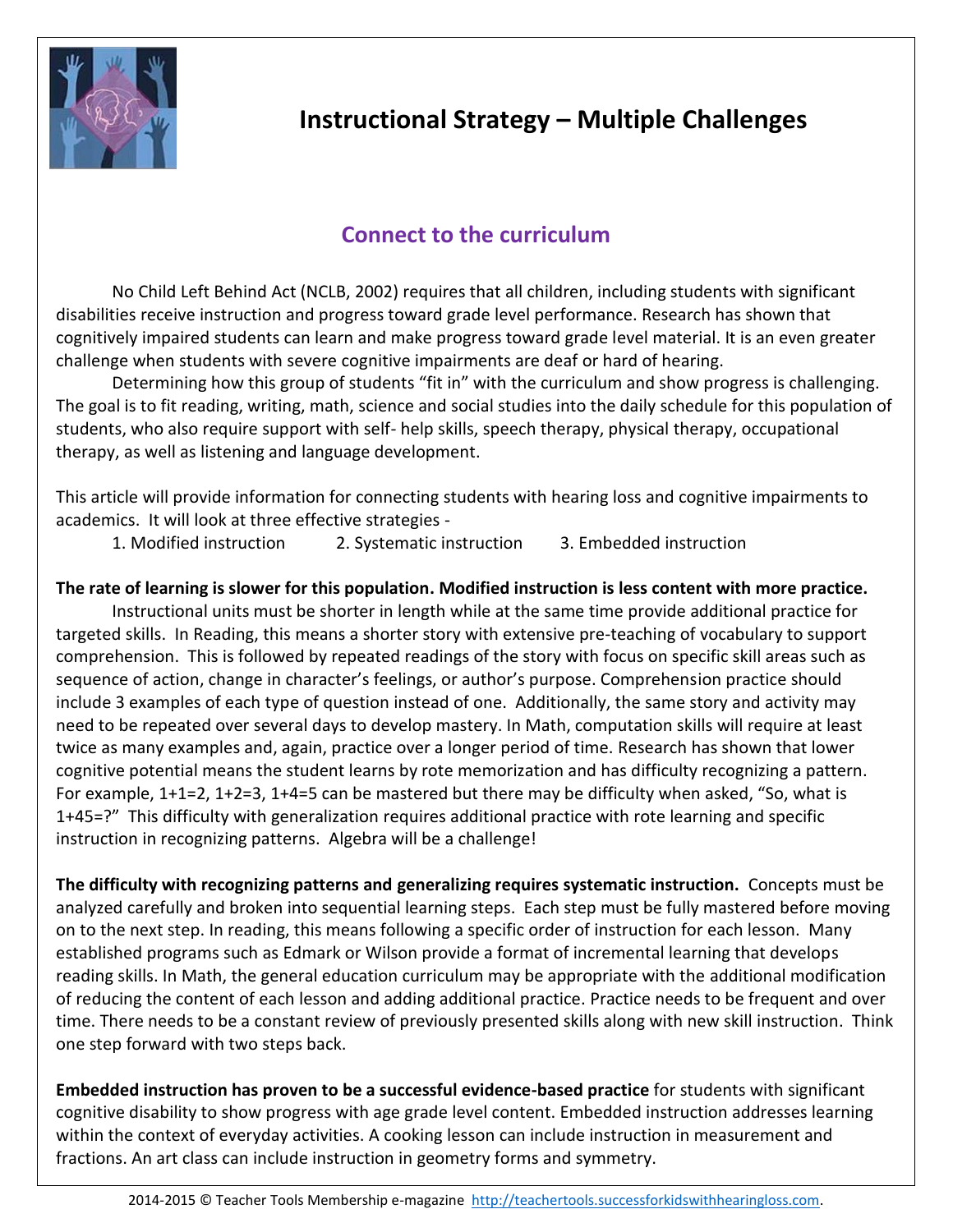The emphasis is on choosing key learning goals for the present need and for the future. The benefits of embedding content areas throughout the day include:

- opportunity to build upon prior background knowledge,
- increase communication opportunities,
- better time management,
- generalization of skills,
- the ability to infuse literacy skills into daily routine and plans, and
- increase on task behaviors.

**A key component of the common core curriculum is the development of oral and written language skills.** The common core requires instruction in reading, writing, speaking, listening and language that builds over time and is ongoing. Embedded instruction provides opportunities to learn and practice oral and written language skills in meaningful contexts. For students with severe cognitive impairments and hearing loss language development must be ongoing throughout the day to provide the highest opportunity to learn receptive and expressive language skills. Embedding instruction is a meaningful way to ensure language skills are taught, modeled and used across contexts.

# **A selling point for literacy skill development**

**Students with significant cognitive disabilities can access the curriculum successfully through the acquisition of literacy skills.** Focusing on the development of literacy skills can lead to the development of other skills in the academic areas of math, science, and social studies. Literacy has proven to be a way for students with significant cognitive disabilities to connect to the curriculum. Instruction around literacy should include lessons that are meaningful, build on prior experience, presented in a concrete manner to facilitate participation with grade appropriate lessons, support vocabulary development and be embedded in other lessons throughout the day.

To support active engagement during daily classroom activities and routines students who are deaf or hard of hearing with significant cognitive impairments must have a way to communicate. These students will need multiple opportunities and time to develop communication skills needed to participate and learn content material. Development of the use of print through literacy skill development provides an additional avenue for communication.

### *Editor's note:*

*I served a kindergartener in a Developmentally Delayed class who was cognitively disabled and had a moderate hearing loss. With hearing aids, his pure tone response was borderline normal. Receptively, he responded to speech with head turning, cessation of activity, and appropriate engagement in tasks. Expressively, he was nonverbal and engaged in inappropriate behavior when interacting with others, expressing wants and needs, and following directions. It was observed that he seemed to enjoy activities related to print such as engaging with books, letter cards, and labeling of objects in his environment.* 

*I began an intensive printed word/ object and printed word/ activity association specifically related to a visual daily schedule. He readily responded and quickly learned multiple words and generalized them to future events and multiple settings. His behavior improved as he used words to express his thoughts and feelings. Eventually, he was provided with an augmented communication device with buttons representing words. He expressed his thoughts in complete sentences! It was wonderful to see him interact appropriately and become an engaged learner.*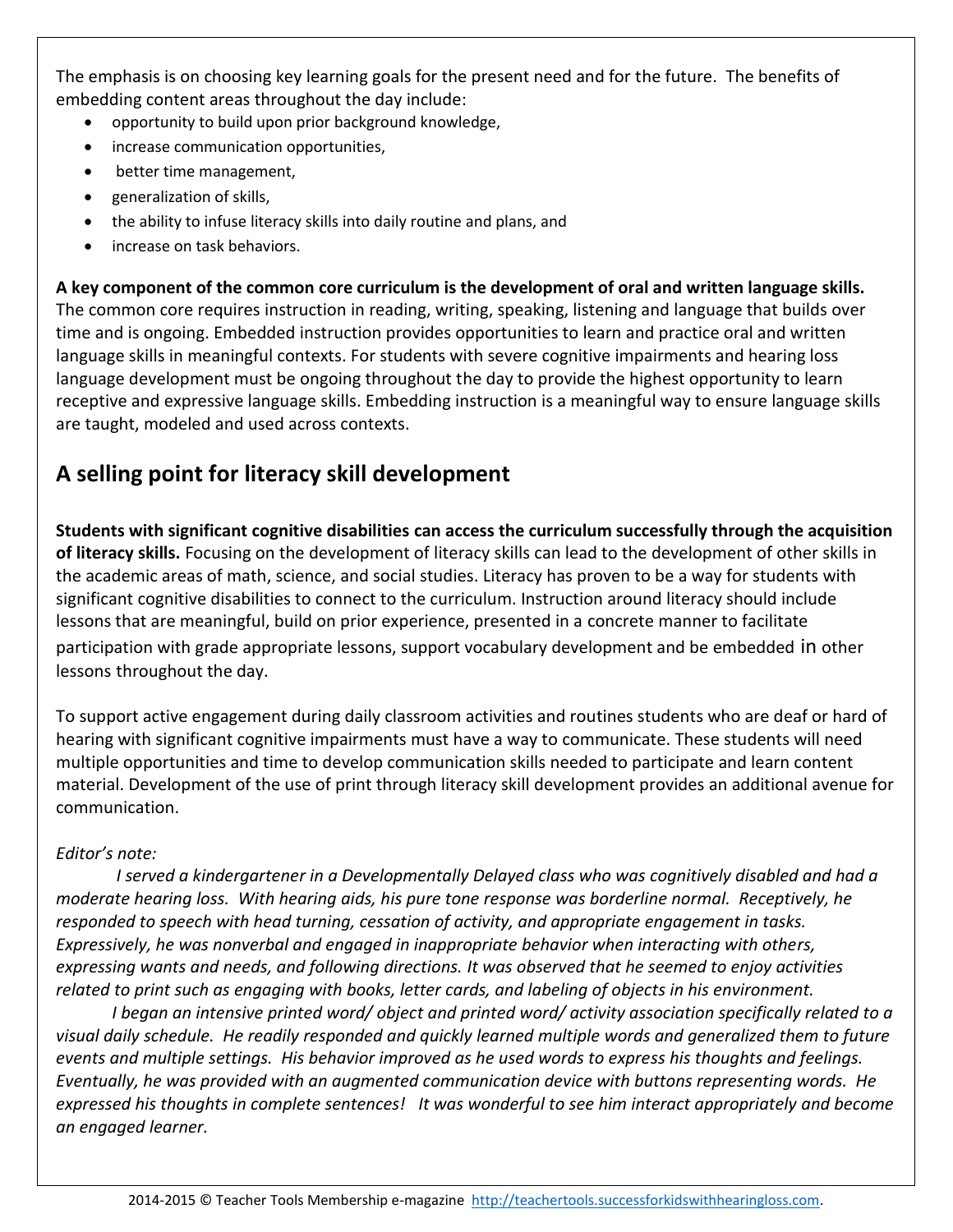## **ACCOMMODATIONS AND MODIFICATIONS**

### **Planning for education in the least restrictive setting must include consideration of**

**accommodation options.** Many students may only need accommodations to how they are taught and tested while other may need more significant modifications to the curriculum. Modifications may include:

- completion of part of the program or some of the course requirements
- curriculum expectations below level
- alternate curriculum goals
- alternate assessments

Consider the following questions when determining how to modify instruction or use accommodations.

- 1. Can the student participate in the same learning activity just like most students, or with accommodations? (if no)...
- 2. Can the student participate in the same activity if she/he has lower-level learning objectives in the same curriculum area (modifications) and accommodations, if needed? (if no)...
- 3. Can the student participate in the same activity if she/he works on alternate objectives from other curriculum areas embedded (modifications)? (if no)
- 4. Can the student benefit from working on a different activity in the room related to his/her learning priorities? (if no)...
- 5. Can the student benefit from working on an out-of-class activity related to his/her learning priorities?

## **Examples of Accommodations for Students with Significant Disabilities**

### **Methods and Materials for Instruction**

- Instructional methods:
- Real-life settings for instruction
- Prompting (physical, verbal, visual, supervision/reinforcement)
- Alternate input modes (e.g., audio, Braille)
- Personal assistance (e.g., peer buddies, cross-age or peer tutors, teacher, paraprofessionals, volunteers,
	- related services personnel)
- Instructional Materials and Equipment
- Adapted materials (e.g., textured/tactile materials, raised-line writing paper)
- Adapted equipment (e.g., use of pencil grips, use of switches to turn on the computer or tape recorder)
- Computer access (e.g., voice input and output, word prediction software, head pointer, touch screen,

sip-and-puff switch, joy stick, alternative keyboard)

- Use of specialized computer software

### **Assignments and Assessments**

- Assignments
- Alternate response modes (e.g., drawing, selecting pictures or photos, pointing to picture symbols,